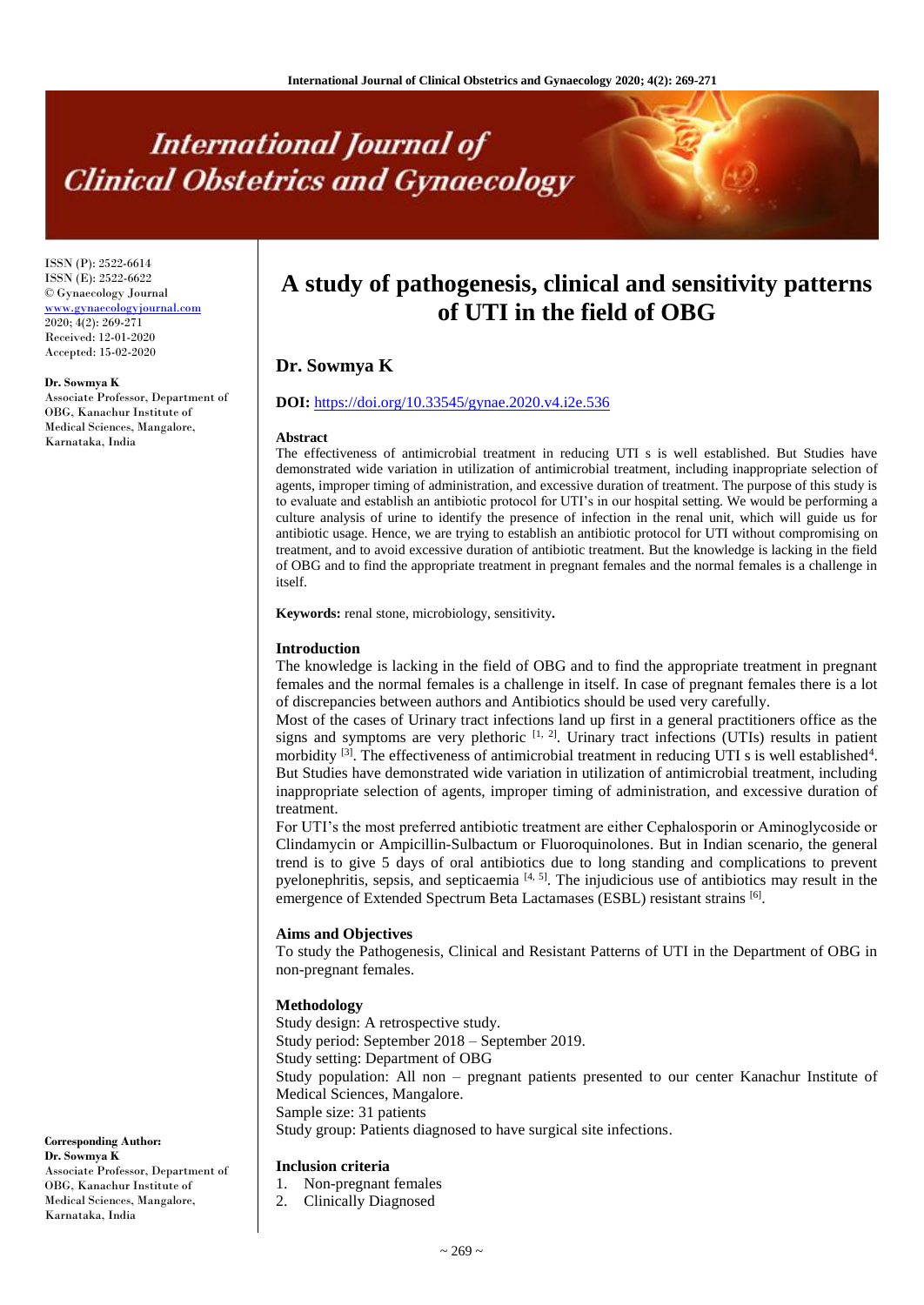#### **Results**

**Exclusion Criteria** 1. Pregnant females

2. Patients on immunosuppressant drugs

### **Table 1:** Signs and Symptoms

|       | Fever        | Pain (Burning) | Pain (Dull non specific) | <b>Dysparenunia</b> | Smell        |
|-------|--------------|----------------|--------------------------|---------------------|--------------|
| Yes   | $\gamma$ 1   | l 30           |                          | oč                  | 92           |
| No    |              | 04             | 58                       | 00                  | 42           |
| Total | 34           | 134            | 134                      |                     |              |
| Sig   | Sig(p<0.001) | Sig(p<0.001)   | Not                      | Not                 | Sig(p<0.001) |

#### **Table 2:** Urine culture

| <b>Intra Operative Renal Urine Culture</b> |      | <b>Valid Percent</b> |  |  |
|--------------------------------------------|------|----------------------|--|--|
| growth present                             | 96   | 71%                  |  |  |
| No growth                                  |      | 29%                  |  |  |
| Total                                      | . 34 | 00'                  |  |  |

|                                | $\mathbf P$    | EC                      | PV | $\mathbf{A}\mathbf{B}$ | EA             | K              | <b>CNS</b>     | <b>ECS</b> | <b>SA</b>      | <b>MRSA</b> |
|--------------------------------|----------------|-------------------------|----|------------------------|----------------|----------------|----------------|------------|----------------|-------------|
| Amikacin                       | 6              | 7                       |    | 2                      | 1              | 1              |                |            |                |             |
| Gentamycin                     |                | $\mathbf{1}$            |    | 1                      |                | 3              | $\overline{8}$ |            | $\overline{2}$ |             |
| Colistin                       |                |                         |    |                        |                |                |                |            |                |             |
| Ceftazidime                    | $\overline{2}$ |                         |    |                        |                | 2              |                |            | 1              |             |
| Cefepime                       |                |                         |    |                        |                |                |                |            |                |             |
| Flucytosine                    |                |                         |    |                        |                |                |                |            |                |             |
| Fluconazole                    |                |                         |    |                        |                |                |                |            |                |             |
| Voriconazole                   |                |                         |    |                        |                |                |                |            |                |             |
| Amphotericin B                 |                |                         |    |                        |                |                |                |            |                |             |
| Caspofugin                     |                |                         |    |                        |                |                |                |            |                |             |
| Micafungin                     |                |                         |    |                        |                |                |                |            |                |             |
| Nalidixic Acid                 |                |                         |    |                        |                |                |                |            |                |             |
| Ciprofloxacin                  | $\overline{2}$ | 1                       |    |                        |                | $\overline{3}$ | 9              |            | 1              |             |
| Norfloxacin                    |                |                         |    |                        |                | 1              |                |            |                |             |
| Levofloxacin                   | $\overline{4}$ | 1                       |    |                        |                | 3              | 5              |            |                |             |
| Nitrofurantoin                 |                |                         |    |                        |                |                |                |            |                |             |
| Fosfomycin                     |                |                         |    |                        |                |                |                |            |                |             |
| Trimethhoprim/Sulfamethoxozole | $\overline{c}$ |                         |    |                        |                |                | 3              |            |                | 1           |
| Piperacillin/Tozabactam        | $\overline{2}$ |                         |    | 1                      | $\overline{c}$ | $\overline{2}$ |                |            |                |             |
| Ceftrazidine                   |                |                         |    |                        |                |                |                |            |                |             |
| Ertapenem                      |                |                         |    |                        |                |                |                |            |                |             |
| Minocyclin                     |                |                         |    |                        |                |                |                |            |                |             |
| Tigecycline                    |                | 1                       |    |                        | 1              |                | $\mathbf{1}$   |            | 1              |             |
| Cefta                          |                |                         |    | 1                      |                |                | 1              |            |                |             |
| Amoxiclav                      |                | 1                       |    |                        |                |                |                |            |                |             |
| Doripenem                      | $\overline{4}$ | $\overline{\mathbf{3}}$ |    |                        | 1              | 1              |                |            | 1              |             |
| Meropenem                      | $\overline{4}$ | 3                       |    |                        | 3              | $\overline{4}$ |                |            | 1              |             |
| Clindamycin                    |                |                         |    |                        |                |                | $\overline{2}$ |            |                |             |
| Linezolid                      |                |                         |    |                        |                |                | 7              |            | 1              | 1           |
| Teicoplanin                    |                |                         |    |                        |                |                | $\overline{4}$ |            |                | 1           |
| Vancomycin                     |                |                         |    |                        |                |                | $\mathfrak{Z}$ |            |                | 1           |
| Tetracycline                   |                |                         |    |                        |                |                | $\overline{3}$ |            |                | 1           |
| Oxacillin                      |                |                         |    |                        |                |                | $\mathbf{1}$   |            |                |             |
| Benzylpenicillin               |                |                         |    |                        |                |                |                |            |                |             |
| Cefalotin                      |                |                         |    |                        |                |                |                |            |                |             |
| Ceftazidime                    | 1              |                         |    |                        |                | $\mathbf{2}$   |                |            |                |             |
| Cefexime                       |                | 1                       |    |                        |                | $\overline{2}$ |                |            |                |             |
| Cefoperazone/Sulbactam         | 1              |                         |    |                        | 2              | $\overline{2}$ |                |            |                |             |
| Cefepime                       | $\overline{c}$ | $\mathbf{1}$            |    |                        |                | $\overline{c}$ |                |            |                |             |
| Imipenem                       |                |                         |    |                        |                |                |                |            |                |             |
| ceftazidime                    |                |                         |    |                        |                | 2              |                |            |                |             |
| Cefoxitin                      |                |                         |    |                        |                |                | $\mathfrak{Z}$ |            |                |             |
| Cotrimoxasole                  |                |                         |    |                        |                |                | $\overline{2}$ |            | 1              |             |
| Ampicillin/Sulbactam           |                |                         |    | 1                      |                |                |                |            |                |             |
| Doxycyclin                     |                |                         |    |                        |                |                | $\overline{4}$ |            | 1              |             |
| Vancomycin                     |                |                         |    |                        |                |                | 1              |            |                |             |
| Erythromycin                   |                |                         |    |                        |                |                | $\mathbf{1}$   |            |                |             |
| Ofloxacin                      |                |                         |    |                        |                |                |                |            |                |             |
|                                |                |                         |    |                        |                |                |                |            |                |             |

#### **Graph 1: Sensitivity**